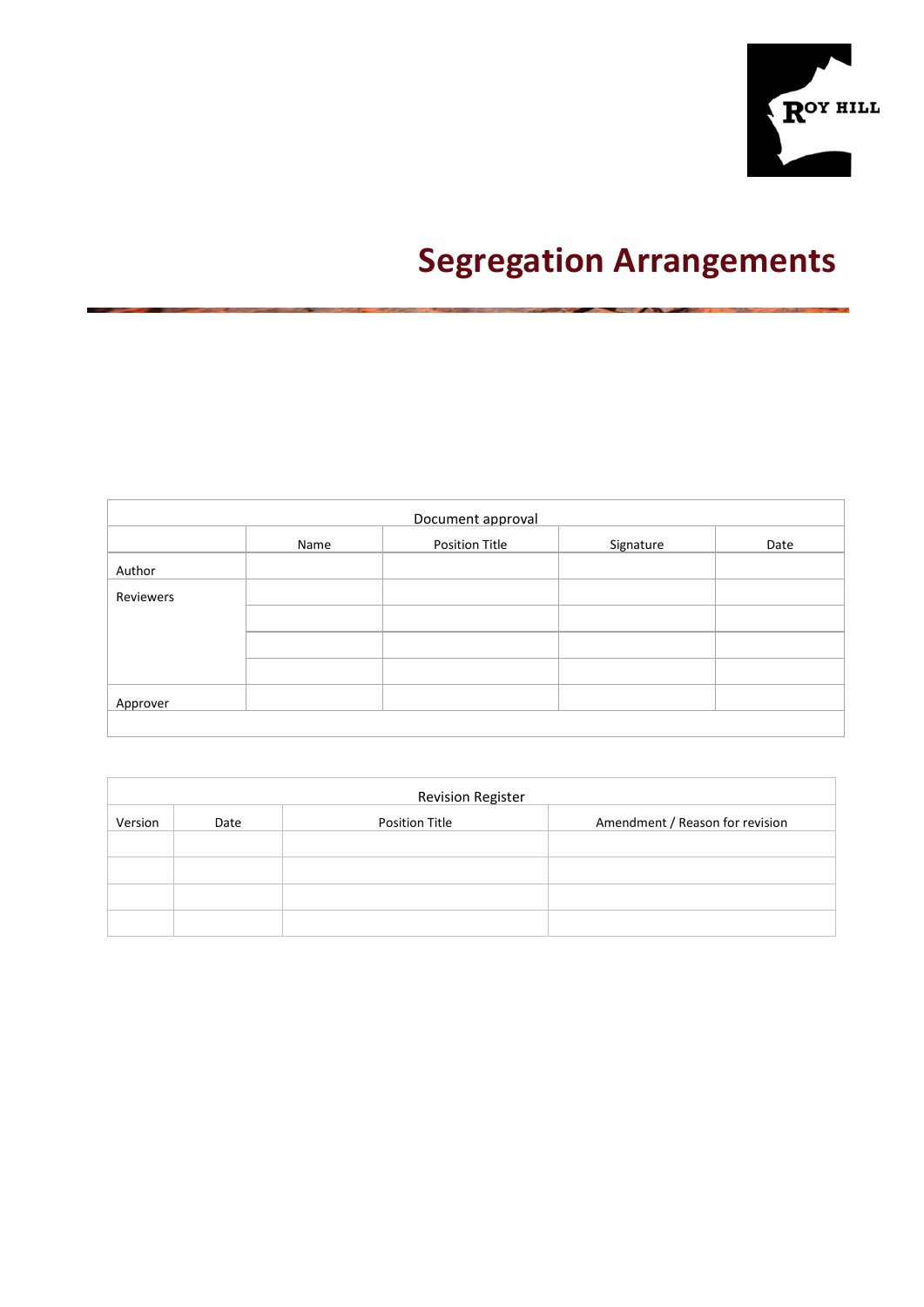# **Contents**

| 1,1 |  |
|-----|--|
| 1.2 |  |
|     |  |
|     |  |
|     |  |
| 4.1 |  |
| 4.2 |  |
|     |  |
|     |  |
|     |  |
| 7.1 |  |
| 7.2 |  |
|     |  |

| Rev | Document Number              | Author            | Approver / BFO        | <b>Issue Date</b> | Approved Date     | Page            |
|-----|------------------------------|-------------------|-----------------------|-------------------|-------------------|-----------------|
|     | <b>Enter Document Number</b> | <b>Enter Name</b> | <b>Enter Position</b> | <b>Enter Date</b> | <b>Enter Date</b> | Page 2 of<br>12 |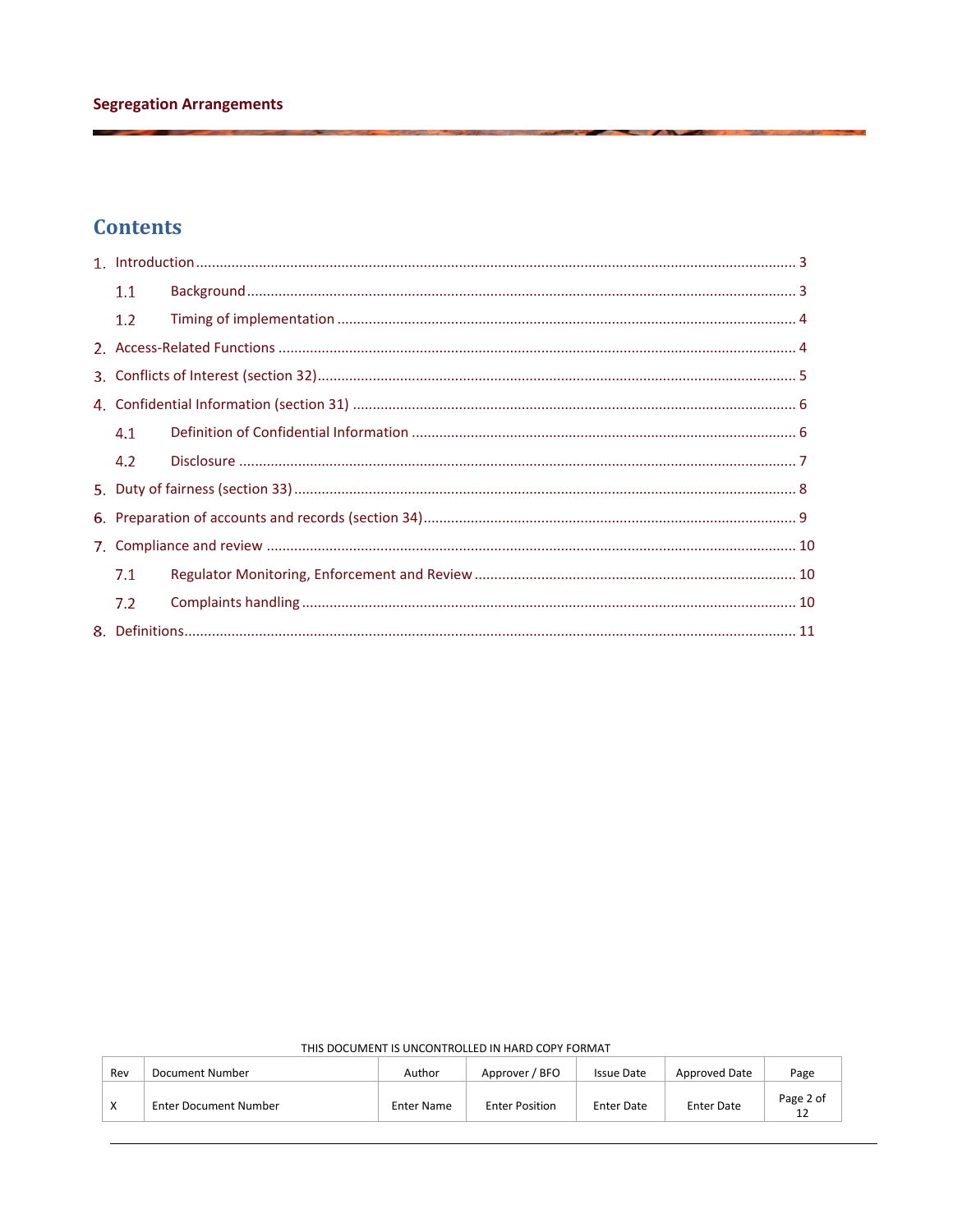## <span id="page-2-1"></span><span id="page-2-0"></span>**Introduction**

### 1.1 **Background**

- (a) Roy Hill Infrastructure Pty Ltd (**RHI**) owns and operates the RHI Railway from the Roy Hill Mine to Port Hedland in the Pilbara region in Western Australia.
- (b) RHI recognises its obligation to comply with the *Railways (Access) Act 1998* (**Act**) and the Railways (Access) Code 2000 (**Code**) and specifically section 28 and sections 30 to 34 of the Act.
- (c) The objective of these Segregation Arrangments is to ensure that RHI complies with the requirements of sections 28 and 30 of the Act to segregate its Access-Related Functions and in particular give effect to the obligations set out in:
	- (i) section 31 of the Act, which requires an effective regime for the protection of Confidential Information arising from performing Access-Related Functions;
	- (ii) section 32 of the Act, which requires the avoidance of conflicts of interest between the duties of a relevant officer in performing Access-Related Functions and duties involved in the other business of a Railway Owner;
	- (iii) section 33 of the Act, relating to the duty of fairness which requires that relevant officers in performing their duties must not have regard for the interest of the Railway Owner in a way that is unfair to persons seeking Access or to other rail Operators; and
	- (iv) section 34 of the Act, which requires that the railway owner must ensure that its accounts and records are in such form as to enable income, expenditure, assets and liabilities related to carrying out Access-Related Functions are properly recorded and distinguished from the Railway Owner's other income, expenditure, assets and liabilities. This also requires that any apportionment required between its Access-Related Functions and other functions be done in a fair and reasonable mannar.
- (d) RHI notes that section 29 of the Act allows the Regulator to impose other requirements on RHI additional to those covered in sections 31 to 34 of the Act, so as to further improve the effectiveness of the Segregation Arrangements if and as required.
- (e) RHI will perform both the Access-Related Functions specified in section 2 of these Segregation Arrangements and also perform the rail haulage functions associated with the operation of train services.
- (f) RHI is a wholly owned subsidiary of Roy Hill Holdings Pty Ltd (**RHH**). RHH, through its subsidiary companies, will be a vertically integrated business. RHH, through its subsidiary companies, will construct and operate the mining operation at the Roy Hill Mine, transport the product on the RHI Railway to the port of Port Hedland, export the product through the port of Port Hedland and market the product.
- (g) Consistent with its objective to be a low cost producer and exporter of iron ore product, RHH has limited senior management roles and a limited number of employees each of whom may assume numerous roles within the complete vertically integrated business.

**Rev Document Number Author Approver / BFO Issue Date Approved Date Page**   $\mathsf A$  Page 3 of 12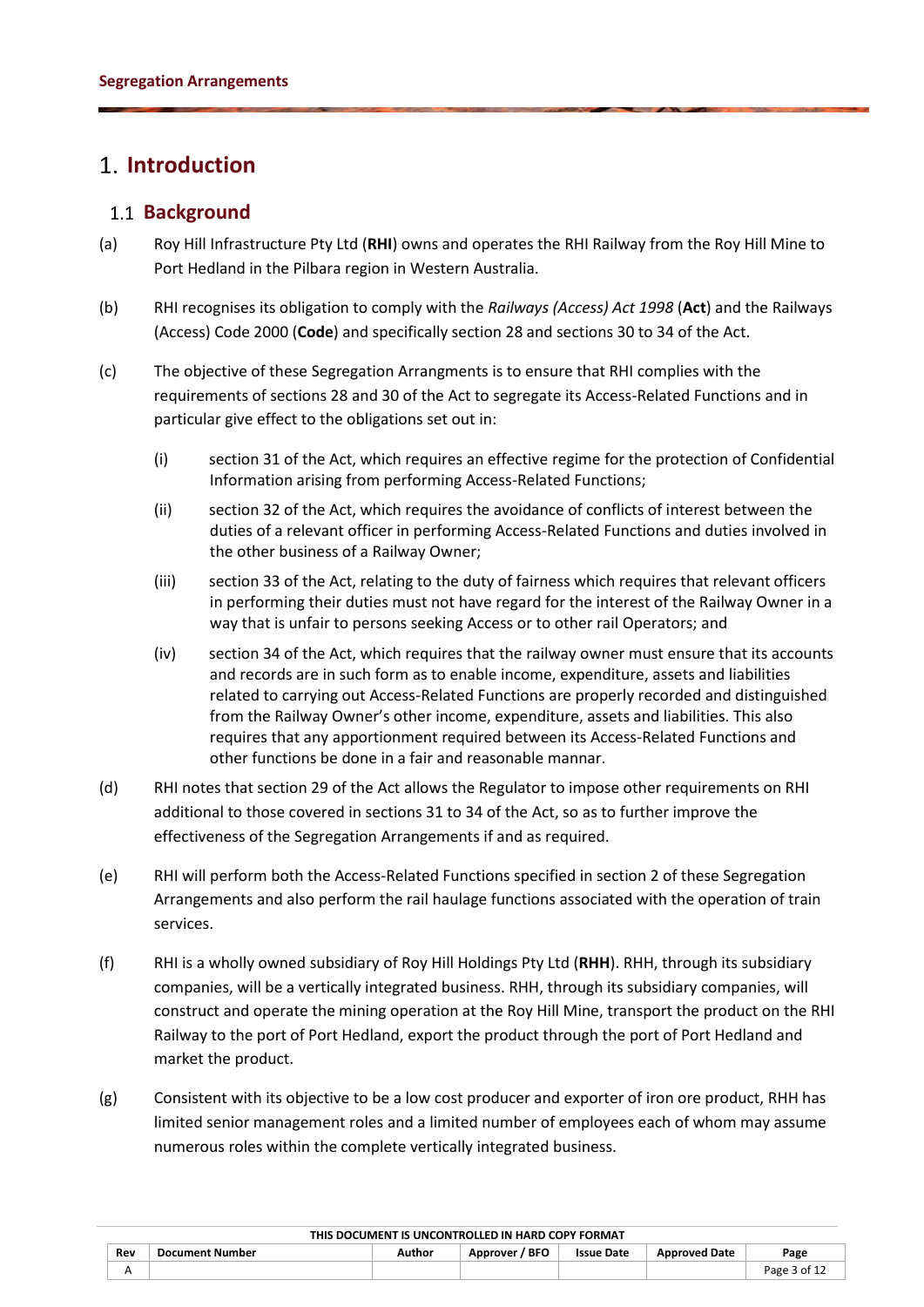<span id="page-3-0"></span>(h) RHI notes that the objective of these Segregation Arrangements is to ensure that RHI complies with the requirements of the Act to segregate its Access-Related Functions from its other functions, and the functions of RHH. To the extent that the segregation of Access-Related Functions as set out in these Segregation Arrangments imposes additional costs and burdens on RHH and its subsidiary companies (either directly or indirectly), these Segregation Arrangements permit the complete recovery of all of those costs.

#### $1.2$ **Timing of implementation**

Access-Related Functions will be undertaken in phases. In these Segregation Arrangements:

- (a) phase 1 refers to Access-Related Functions which are relevant to the period prior to the first Access Agreement taking effect; and
- <span id="page-3-1"></span>(b) phase 2 refers to Access-Related Functions which are relevant to the period subsequent to the first Access Agreement taking effect.

### **Access-Related Functions**

For the purpose of these Segregation Arrangements, Access-Related Functions means:

- (a) performance of activities specified under the Act and the Code including (but not limited to):
	- (i) calculating the floor and ceiling costs for approval by the Regulator;
	- (ii) applying the Costing Principles, the Over-payment Rules, the Train Management Guidelines and the Train Path Policy;
	- (iii) ensuring that suitable controls, measures and proceedures are established to give effect to the Segregation Arrangements approved by the Regulator; and
	- (iv) undertaking the steps defined in Parts 2 and 3 of the Code for the negotiation of Access Agreements inside the Code;
- (b) negotiation of Access Agreements, comprising:
	- (i) negotiation of Access Agreements and the granting of Access rights; and
	- (ii) pricing for the provision of Access;
- (c) management of Access Agreements, comprising performance monitoring and management of day-today operational issues;
- (d) train scheduling, train path allocation, control planning and the granting of ad-hoc Train path entitlements;
- (e) the collection, use, and dissemination of train running data including manifest details;
- (f) Train control, including provision of appropriate authorities for trains to use scheduled Train paths (train orders or signals) and real-time management of trains;
- (g) emergency management of the RHI Railway including co-ordination of emergency service responses;
- (h) regulatory compliance which includes:

|     |                 |        | <u>THIS DOCUMENT IS UNCUNTINGLED IN HAIND CUT IT UNIVERT</u> |                   |                      |              |
|-----|-----------------|--------|--------------------------------------------------------------|-------------------|----------------------|--------------|
| Rev | Document Number | Author | Approver / BFO                                               | <b>Issue Date</b> | <b>Approved Date</b> | Page         |
|     |                 |        |                                                              |                   |                      | Page 4 of 12 |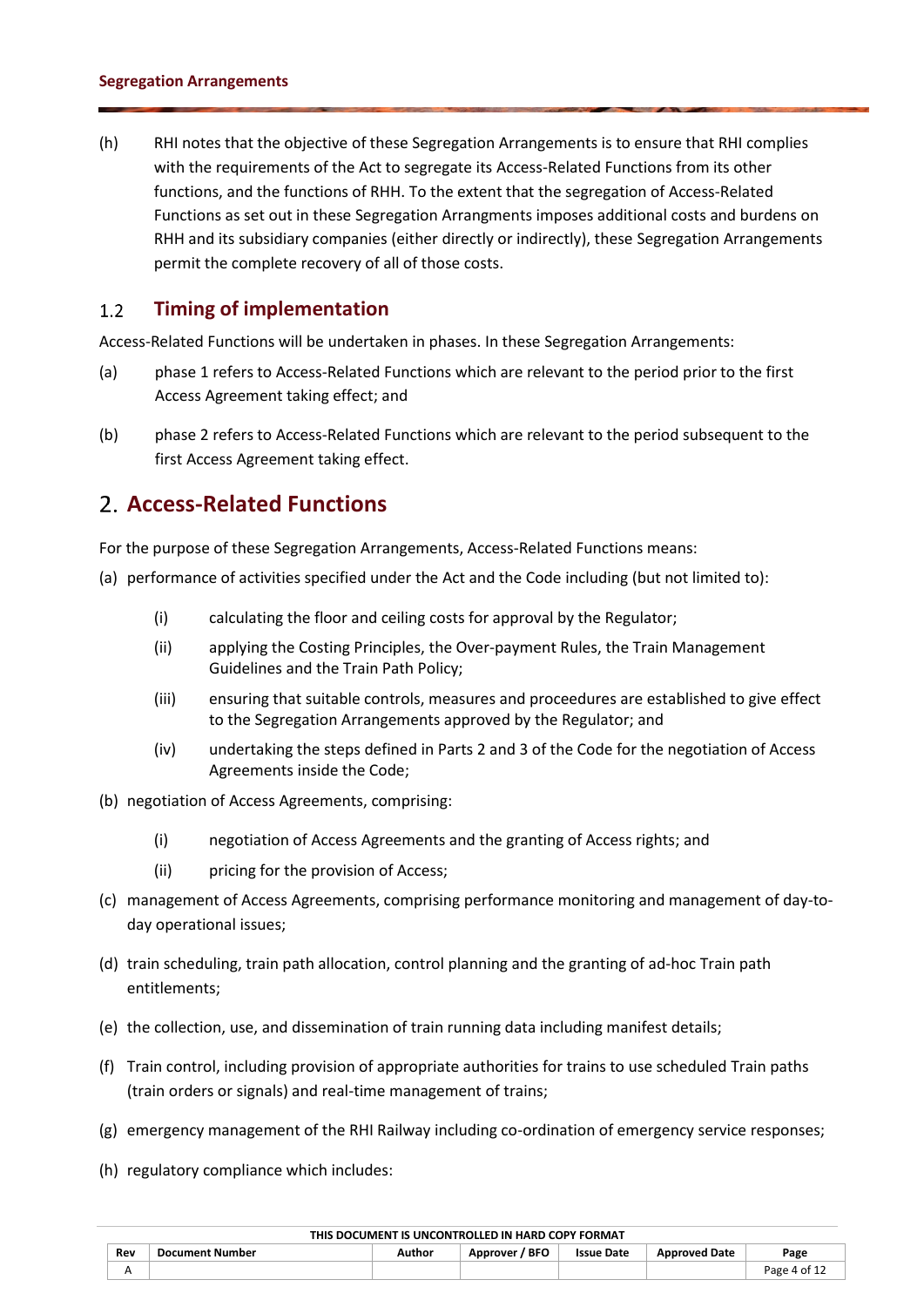- (i) development, maintenance and monitoring compliance with appropriate safety standards for RHI staff, its contractors and any rail Operators;
- (ii) development and authorisation of RHI's operating Rules for the RHI Railway and the issue of special notices, instructions and warnings related to these Rules;
- (iii) access-related legislative compliance matters as required under the Act and Code, including:
	- (A) preparation of documents for the Regulator's approval in accordance with Part 5 of the Code; and
	- (B) ensuring that suitable policies, procedures and controls are established to give effect to, and facilitate compliance with, these Segregation Arrangements approved by the Regulator;
- (i) development of maintenance standards for rail infrastructure;
- (j) maintenance, comprising the maintenance of the track and infrastructure, including signalling and communications maintenance;
- (k) interface/emergencies, comprising:
	- (i) emergency management on the RHI Railway including co-ordination of emergency service responses;
	- (ii) the development of operating standards for train services (to the extent they relate to the infrastructure), such as maximum braking distances, maximum train lengths, as well as maintenance standards for the rail infrastructure; and
- (l) any administrative or corporate services, comprising support services for the performance of below rail functions.

To the extent that these Segregation Arrangements impose any additional costs on RHH or any of its subsidiaries (either directly or indirectly), those costs will be paid or reimbursed by the third party Operator. For example, if it is necessary for RHH or its subsidiaries to employ or engage any new employees, contractors or consultants to satisfy the obligations imposed on RHH or its subsidiaries by these Segregation Arrangements, the third party Operator will pay all the costs incurred in connection with that new employee, contractor or consultant.

# <span id="page-4-0"></span>**Conflicts of Interest (section 32)**

- (a) RHI will manage its Access Related Functions so that for RHI's relevant officers no conflicts of interest exist between his or her duties:
	- (i) as a person concerned in the performance of Access Related Functions, on the one hand; and
	- (ii) as a person involved in the business of RHI on the other.
- (b) In the case of train scheduling and Train control, these functions will be undertaken by RHI staff or contractors who have signed a Confidentiality and Compliance Agreement.
- (c) RHI recognises that organisational separation is a key means of preventing conflicts of interest arising in relation to the provision of Access-Related Functions. RHI will manage its Access Related Functions so that, for relevant officers, no conflicts of interest exist.

|     |                        |        | ד הוווס שטע שההודיר ווי שנות הוסטוניוס פרוזונט שטע פוווי |                   |                      |              |
|-----|------------------------|--------|----------------------------------------------------------|-------------------|----------------------|--------------|
| Rev | <b>Document Number</b> | Author | Approver / BFO                                           | <b>Issue Date</b> | <b>Approved Date</b> | Page         |
|     |                        |        |                                                          |                   |                      | Page 5 of 12 |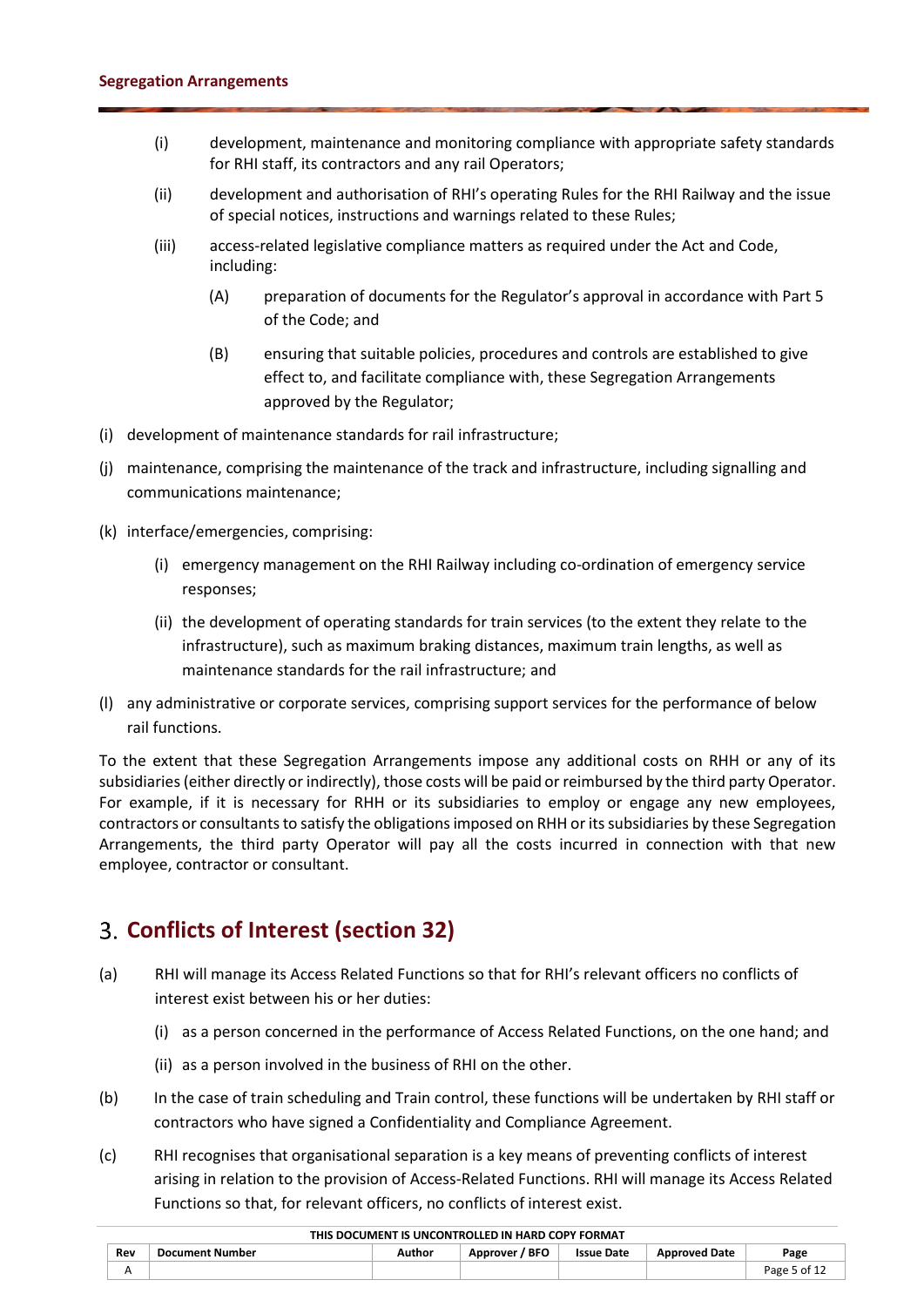- (d) Under these Segregation Arrangements, RHI commits that no person will perform duties concurrently for both RHI and other members of the RHH Group where a conflict of interest exists.
- (e) RHI commits to controlled management of information flow consistent with organisational separation. That is, RHI will ensure that those staff members performing Access-Related Functions, such as train scheduling, will not perform any haulage-related functions and the restrictions on the internal flow of information will apply. In terms of the RHI organisational structure, RHI will separate the following functions:
	- (i) rail infrastructure, comprising the functions outlined in section 2; and
	- (ii) haulage related functions, being those other functions (including rolling stock operations and maintenance).
- (f) Given that potential conflicts of interest in relation to the performance of Access-Related Functions will be greatest when an Operator is running train services on the RHI Railway in competition with RHI train services, RHI staff performing train scheduling functions will sign a Confidentiality and Compliance Agreement.
- (g) RHI also notes that there will be common directors on the RHH and RHI boards. RHI will implement control measures to manage potential Board level conflicts of interest to protect a third party's Confidential Information. This will be in relation to the handling of the details of Access negotiations and Access Agreements.
- (h) No person (other than key management staff and corporate services) will perform duties concurrently for both RHI and RHH that would present an unnecessary risk of conflict of interest. In effect, any person performing below-rail functions will be precluded from also performing above-rail functions (unless indirectly, whether by virtue of the position (such as is the case for the General Manager Port and Rail, the Chief Operating Officer and the Chief Executive Officer) or due to the nature of the task not presenting conflicts of interest (as is the case for corporate services functions)).

# <span id="page-5-0"></span>**Confidential Information (section 31)**

RHI must protect Confidential Information, comprising information that has not been made public and that:

- <span id="page-5-1"></span>(a) is by its nature confidential;
- (b) was specified to be confidential by the person who supplied it; or
- (c) is known by a person using or disclosing it to be confidential.

#### $4.1$ **Definition of Confidential Information**

If a person seeking access or other Operator discloses Confidential Information to RHI, then it is, and shall be taken to have always been, Confidential Information.

### *Phase 1*

- (a) Examples of Phase 1 Confidential Information include:
	- (i) Access applications and Preliminary Information provided by persons seeking access with their Access applications; and

| Rev<br>$\ddotsc$ | <b>Document Number</b> | Author | / BFO<br>Approver | <b>Issue Date</b> | <b>Approved Date</b> | Page         |
|------------------|------------------------|--------|-------------------|-------------------|----------------------|--------------|
|                  |                        |        |                   |                   |                      | Page 6 of 12 |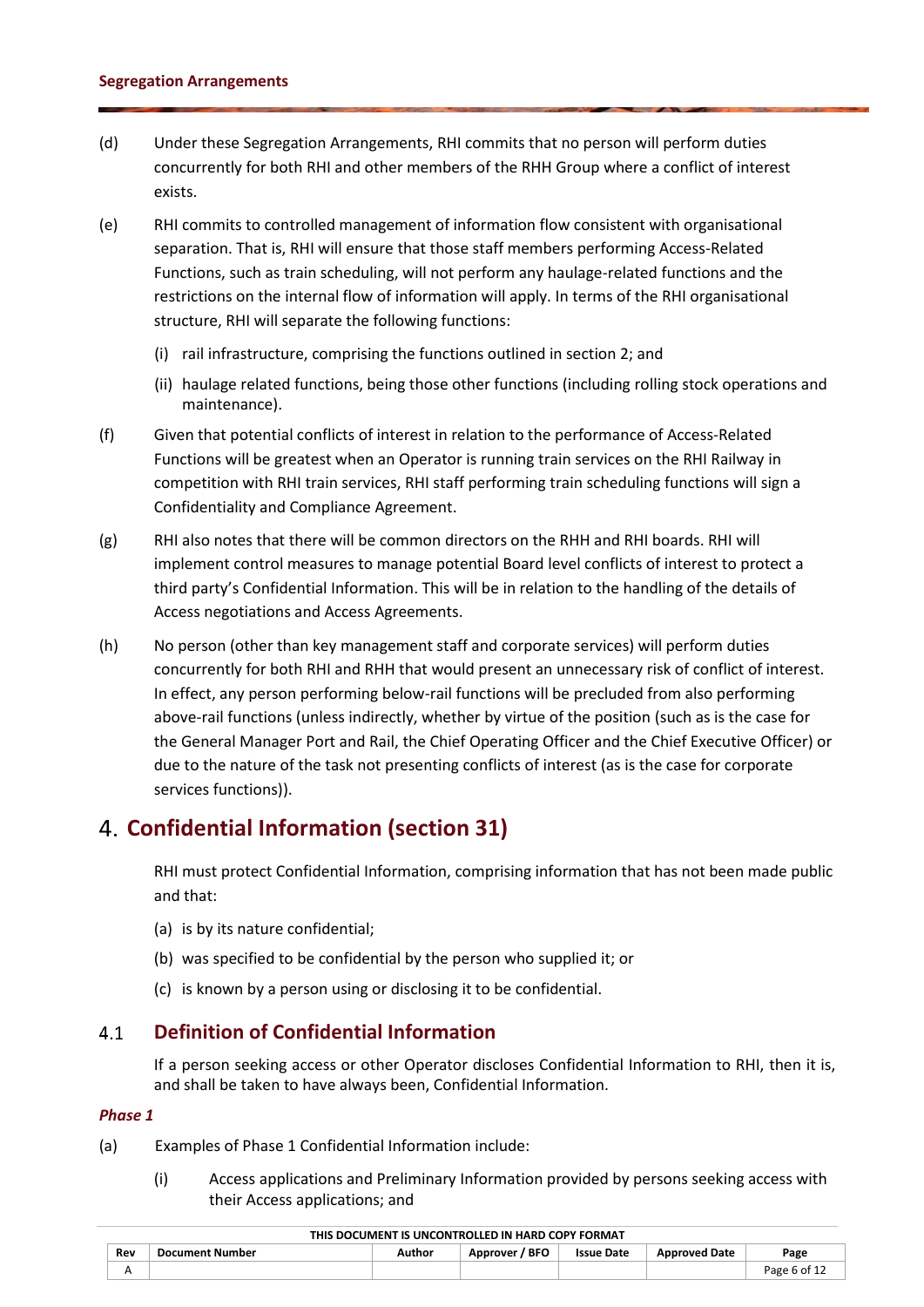- (ii) correspondence related to the negotiation of the Access Agreement.
- (b) Access-related Confidential Information received in Phase 1 will only be used by RHI for the purpose of:
	- (i) responding to an Access Proposal;
	- (ii) negotiating an Access Agreement; or
	- (iii) as specifically authorised by the person seeking access or other rail Operator.

### *Phase 2*

- (c) Examples of Phase 2 Confidential Information include:
	- (i) the Access Agreement itself and information exchanged in the management of the Access Agreement over time;
	- (ii) any data relating to the recording of usage of the Access Agreement including train scheduling and planning data, to the extent it identifies specific haulage operations, including master train plans and fortnightly train plans and voice logging tapes from Train control;
	- (iii) any data related to the running of haulage operations under an Access Agreement; and
	- (iv) billing information.

#### <span id="page-6-0"></span> $4.2$ **Disclosure**

- (a) RHI may disclose Confidential Information of a person seeking access or a rail Operator:
	- (i) if the person seeking access or an Operator provides its prior written consent to RHI;
	- (ii) to the extent disclosure is required or compelled by any applicable law or legally binding order of any court, government, semi-government authority, administrative or judicial body, or a requirement of a stock exchange or regulator;
	- (iii) to the extent disclosure is necessary for:
		- (A) the provision of advice from legal advisers, financiers, accountants or other consultants or professional advisers; or
		- (B) notifications to brokers, insurers or claims assessors,

provided that the person to whom the disclosure is made is under a legal obligation to keep the information confidential;

- (iv) to any mediator, expert or arbitrator to the extent necessary for the purpose of resolving a dispute provided that RHI does not disclose the Confidential Information of one person seeking access or Operator to another person seeking access or another Operator without the first person's consent;
- (v) to the extent the disclosure is required to protect the safety or security of persons or property or in connection with an accident or emergency;
- (vi) to the extent the Confidential Information comprises the Operator's or the person's (where the person seeking access proposes to be an Operator) rollingstock details; or
- (vii) in accordance with, or as permitted by, an Access Agreement.
- (b) Where an employee of RHI has prescribed duties which involve managing or conducting Access Related Functions, RHI will require the employee to sign a Confidentiality and Compliance Agreement. RHI will provide training to all RHI employees who are required to sign a

|     |                        |        | $\sim$ וואס שטער מין ווער שטענונוער שווייט פון וואס פון וואס פון וו |                   |                      |              |
|-----|------------------------|--------|---------------------------------------------------------------------|-------------------|----------------------|--------------|
| Rev | <b>Document Number</b> | Author | Approver / BFO                                                      | <b>Issue Date</b> | <b>Approved Date</b> | Page         |
|     |                        |        |                                                                     |                   |                      | Page 7 of 12 |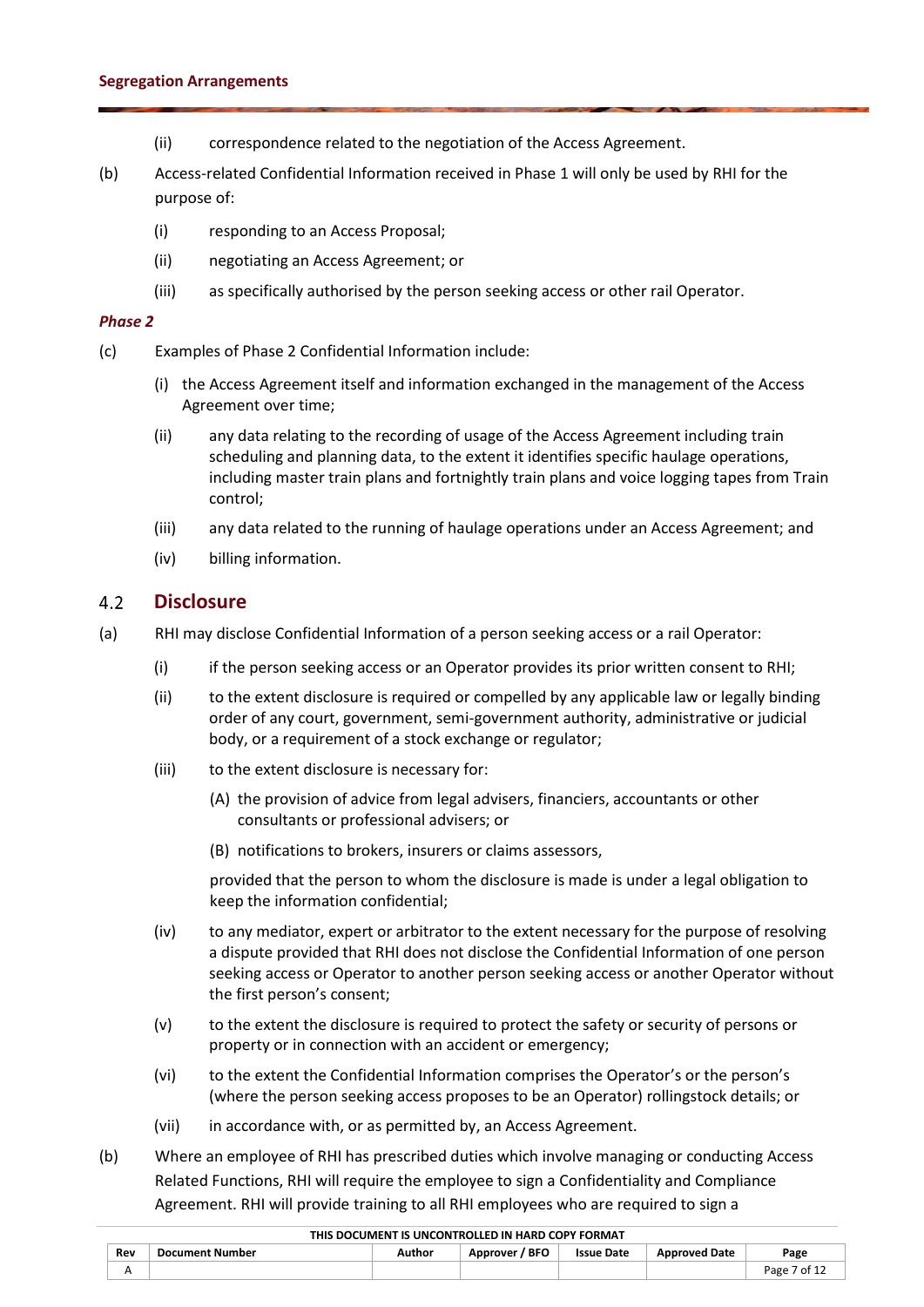Confidentiality and Compliance Agreement with respect to their obligations under the Act, the Code and these Segregation Arrangements.

- (c) RHI has established, or will establish, a regime for protecting Confidential Information including:
	- (i) A system of securing Access related information that only allows authorised RHI staff and contractors to access the records. This information will be located in secure and lockable facilities within RHI's offices and Train control centres.

RHI will control access to its entire head office and its other offices and these offices will be locked when not attended.

Train control centres are secured and entry is controlled by RHI.

(ii) A security system on electronic records that allows only authorised RHI staff and contractors to access the records.

Access to electronic records that are confidential can only be given by the responsible manager and will only be given to persons who have signed a Confidentiality and Compliance Agreement.

RHI has physically dedicated computer file servers. User ids and passwords are set up and managed by the RHI information technology group. Authority to allocate passwords resides with the responsible manager.

(iii) Appropriate controls on data, including information and costing and pricing information to protect Confidential Information.

The responsible manager must authorise all access to and use of Confidential Information and will only grant access to persons who have signed Confidentiality and Compliance Agreements.

- (iv) Specific provisions in each Access Agreement will impose contractual obligations on RHI to protect Confidential Information.
- <span id="page-7-0"></span>(d) For the avoidance of doubt, nothing in this section prevents RHI from disclosing, in the ordinary course of business, financial reporting information which has been aggregated with other information of a similar nature such that it cannot reasonably be, and is not reasonably capable of being, identified with, attributed to or used to identify any person seeking access or an Operator.

# **Duty of fairness (section 33)**

### (a) **Overview**

RHI acknowledges that, in performing Access Related Functions, RHI and its employees must not have regard to the interests of RHI in a way that is unfair to persons seeking access or to other Operators.

### (b) **Ensuring duty of fairness**

The mechanisms for ensuring RHI's compliance with its duty of fairness will include:

- (i) the process under the Code for determining the fairness of prices negotiated under provisions of section 21(1) of the Code (where applicable); and
- (ii) relevant provisions of RHI's standard Access Agreements including consultation mechanisms, obligations to provide information and dispute resolution mechanisms.

| THIS DOCUMENT IS UNCONTROLLED IN HARD COPY FORMAT |                 |        |                |                   |                      |              |
|---------------------------------------------------|-----------------|--------|----------------|-------------------|----------------------|--------------|
| Rev                                               | Document Number | Author | Approver / BFO | <b>Issue Date</b> | <b>Approved Date</b> | Page         |
|                                                   |                 |        |                |                   |                      | Page 8 of 12 |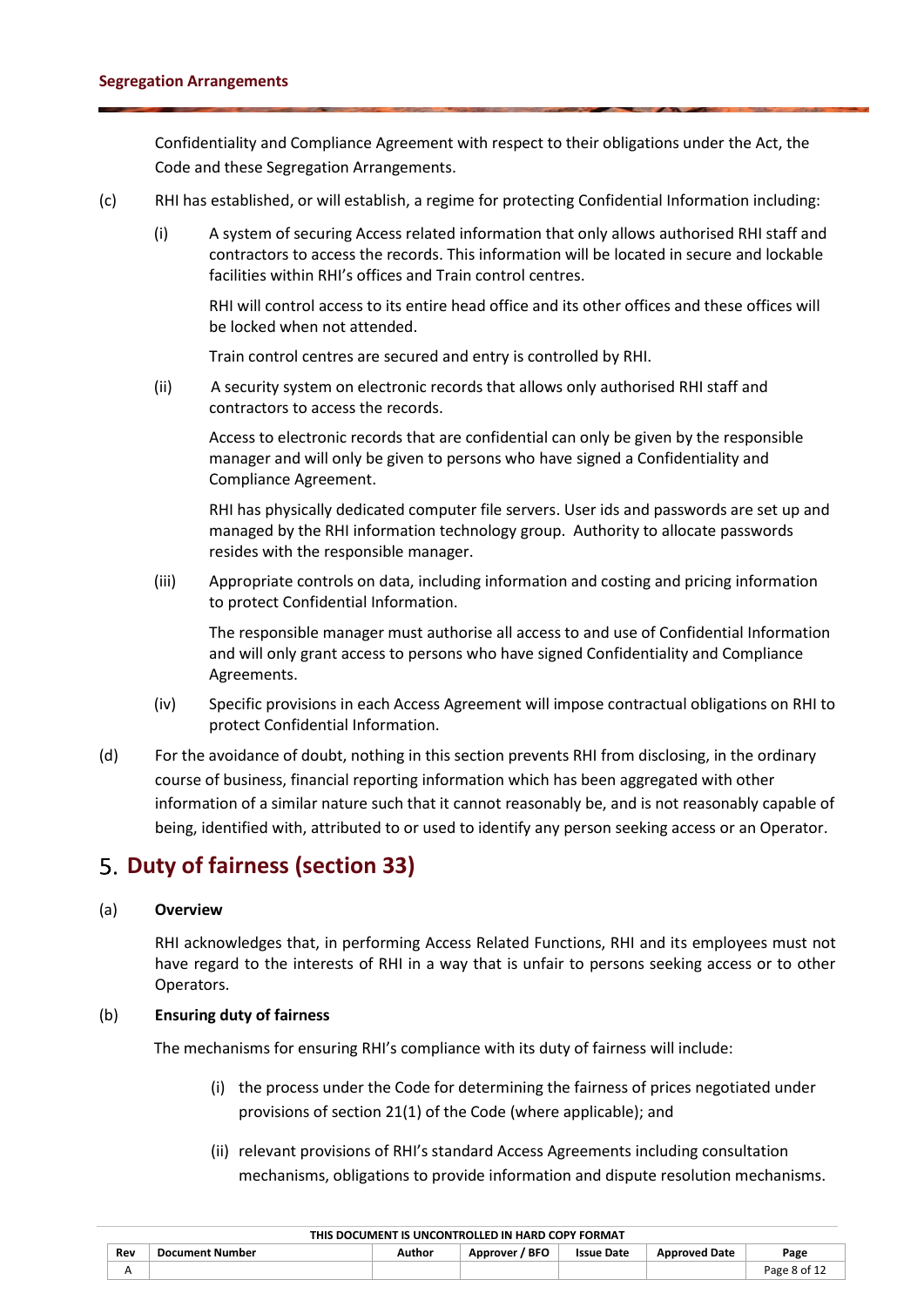### (c) **Application of fairness to Part 5 instruments**

RHI acknowledges that its obligation to comply with its duty of fairness includes compliance with the Regulator's determinations under Part 5 of the Code including:

- (i) these Segregation Arrangements;
- (ii) the Train Management Guidelines;
- (iii) the Train Path Policy;
- (iv) the Costing Principles; and
- (v) the Over-payment Rules.

### (d) **Interim**

RHI will also inform persons seeking access and rail Operators at the beginning of negotiations (whether inside or outside of the Code) of their rights to confidentiality.

### (e) **Agreement**

If negotiations have commenced outside the Code and the persons seeking access and rail Operators subsequently make an Access application under the Code, RHI and the person seeking access or rail Operator will agree on what information previously supplied by the person seeking access and the rail Operator is subject to the confidentiality provisions of these Segregation Arrangements.

### <span id="page-8-0"></span>**Preparation of accounts and records (section 34)**

In both Phases 1 and 2 of these Segregation Arrangements, RHI will prepare and maintain accounts and financial records for the purposes of complying with the Act and the Code or to assist the Regulator in the performance of the Regulator's duties under the regime in the manner approved by the Regulator. Complying with this legislative obligation will entail the preparation and maintenance of separate accounts and records distinguishing income, expenditure, assets and liabilities of Access-Related Functions from other RHI functions.

### *Phase 1*

In Phase 1, the separate accounts and financial records will be prepared by RHH's financing department, based on information supplied by RHI. In preparing Access-related accounts and financial records, RHI will present the regulatory accounts in a format approved by the Regulator and comply with the Costing Principles approved by the Regulator.

### *Phase 2*

- (a) For Phase 2, RHI commits to being substantially self-sufficient for regulatory accounting, Access pricing and revenue management purposes (noting that RHH's finance department will be relied upon for information to assist the development of regulatory accounts). However, statutory accounting and cost accounting functions will still be performed by RHH's finance department.
- (b) RHI will control the information used to prepare its regulatory accounts. RHI will control the data used to generate invoices for Access customers.

|     |                        |        | THIS DOCUMENT IS UNCONTRULLED IN HARD COPY FORMAT |                   |                      |              |
|-----|------------------------|--------|---------------------------------------------------|-------------------|----------------------|--------------|
| Rev | <b>Document Number</b> | Author | Approver / BFO                                    | <b>Issue Date</b> | <b>Approved Date</b> | Page         |
|     |                        |        |                                                   |                   |                      | Page 9 of 12 |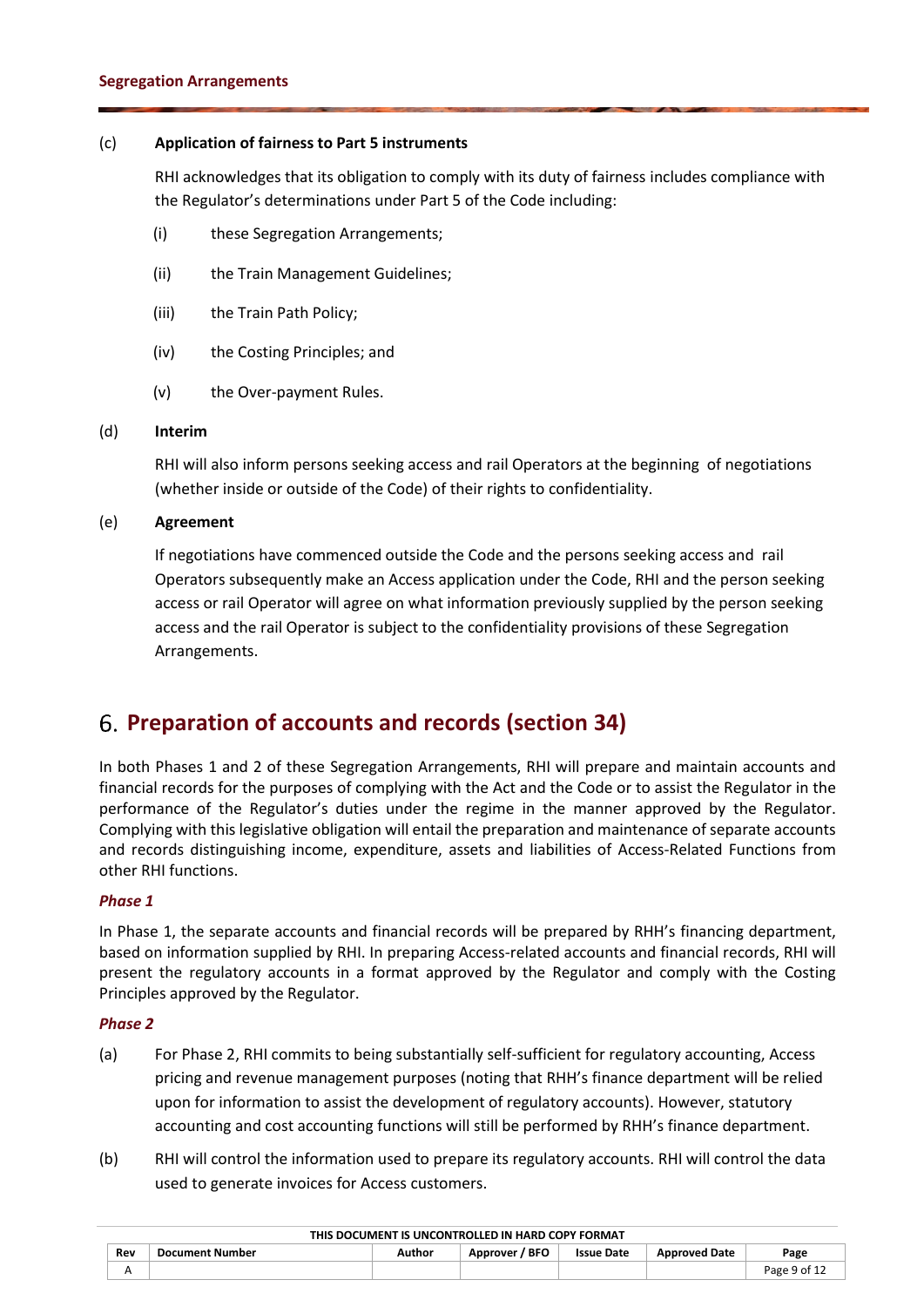- (c) The collection of payments by RHH's finance department will be based on information supplied by RHI. Detailed information supporting invoices will be provided directly to customers by RHI.
- (d) The provisions in these Segregation Arrangments for the protection of Confidential Information will apply to the billing process.
- <span id="page-9-0"></span>(e) Financial information provided by RHI to RHH's finance group for normal internal reporting purposes will be aggregated to prevent disclosure of Confidential Information. All staff in RHH's finance department and auditors given access to Confidential Information will be recorded on a register maintained by RHI and will sign a Confidentiality and Compliance Agreement.

### <span id="page-9-1"></span>**Compliance and review**

#### $7.1$ **Regulator Monitoring, Enforcement and Review**

- (a) RHI must ensure compliance with these Segregation Arrangements encompass commitments to: (1) operate its business in accordance with these Segregation Arrangements; (2) undertake compliance auditing; and (3) implement a complaints handling process.
- (b) Stakeholders have the ability to express any concern to the Regulator which may arise at any time and the Regulator will investigate such claims.
- (c) RHI acknowledges that the Regulator has the power under the Act to require RHI to amend these Segregation Arrangements at any time and any person seeking access or any other rail Operator may, at any time, request the Regulator to consider amendments to these Segregation Arrangements.
- (d) Within five business days of becoming aware of any breach of these Segregation Arrangements, RHI will report the breach to the ERA in writing and provide details of the breach and how it is being rectified. RHI notes that the Regulator has the ability to commission special audits on any issue or area where additional assurance is sought.
- <span id="page-9-2"></span>(e) RHI will also undertake awareness training of its obligations under the Act or Code for all staff who are engaged in Access-Related Functions or who are required to sign Confidentiality and Compliance Agreements.

#### $7.2$ **Complaints handling**

- (a) RHI commits to implement the complaints handling procedure detailed below as part of these Segregation Arrangements. RHI notes that any person seeking Access is entitled to approach the Regulator at any time that it considers a breach of these Segregation Arrangements may have occurred. The Act provides the Regulator with wide powers to investigate any alleged breach of these Segregation Arrangements.
- (b) If a person seeking access or a rail Operator considers that RHI has breached its legislative segregation obligations, it may lodge a written complaint with RHI.
- (c) RHI will conduct an internal investigation of any complaint and advise the complainant in writing of the outcome of the investigation and RHI's response, if any. RHI will advise the Regulator within 10 business days of its receipt of any complaint and the action it is taking to investigate the complaint. RHI will use reasonable endeavours to complete its internal investigation and advise the complainant and the Regulator of the result within 30 days of receiving the complaint.

|     |                        |        | THIS DOCUMENT IS UNCONTROLLED IN HARD COPY FORMAT |                   |                      |               |
|-----|------------------------|--------|---------------------------------------------------|-------------------|----------------------|---------------|
| Rev | <b>Document Number</b> | Author | Approver / BFO                                    | <b>Issue Date</b> | <b>Approved Date</b> | Page          |
|     |                        |        |                                                   |                   |                      | Page 10 of 12 |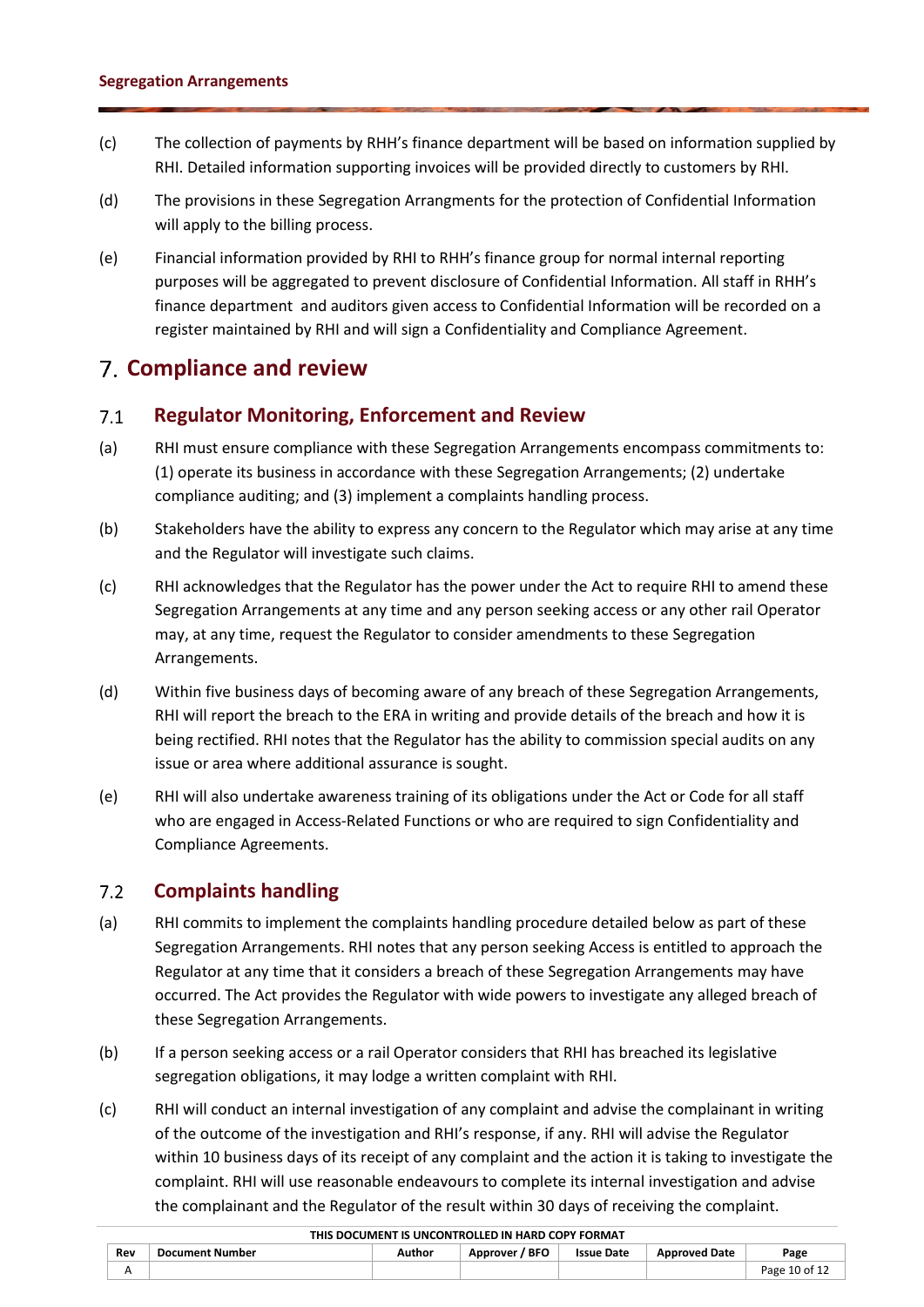# <span id="page-10-0"></span>**Definitions**

In these Segregation Arrangements:

| <b>Access</b>                                            | has the meaning given to the term "access" in the Code.                                                                                                                                                                                                                                      |  |  |  |  |
|----------------------------------------------------------|----------------------------------------------------------------------------------------------------------------------------------------------------------------------------------------------------------------------------------------------------------------------------------------------|--|--|--|--|
| <b>Access Agreement</b>                                  | has the meaning given to the term "access agreement" in the Code.                                                                                                                                                                                                                            |  |  |  |  |
| <b>Access Proposal</b>                                   | means a proposal as described in section 8 of the Code.                                                                                                                                                                                                                                      |  |  |  |  |
| <b>Access Regime</b>                                     | means the access regime the subject of the Act and the Code.                                                                                                                                                                                                                                 |  |  |  |  |
| <b>Related</b><br><b>Access</b><br><b>Functions</b>      | has the meaning given to the term "access-related functions" in section 24 of<br>the Act.                                                                                                                                                                                                    |  |  |  |  |
| Act                                                      | means the Railways (Access) Act 1998.                                                                                                                                                                                                                                                        |  |  |  |  |
| Code                                                     | means the Railways (Access) Code 2000 established under the Act.                                                                                                                                                                                                                             |  |  |  |  |
|                                                          |                                                                                                                                                                                                                                                                                              |  |  |  |  |
| <b>Confidential</b><br><b>Information</b>                | has the meaning given to the term "confidential information" in section 31(2) of<br>the Act.                                                                                                                                                                                                 |  |  |  |  |
| Confidentiality<br>and<br>Compliance<br><b>Agreement</b> | means an agreement to be signed by RHI or a RHI employee, director, contractor<br>or consultant indicating their understanding of the obligations imposed under<br>the Act or the Code and specifically so far as those obligations relate to the<br>protection of Confidential Information. |  |  |  |  |
| contractor                                               | means a person or entity engaged by RHI to provide advice on or assist in<br>carrying out its Access-Related Functions.                                                                                                                                                                      |  |  |  |  |
| <b>Costing Principles</b>                                | means RHI's costing principles as approved by the Regulator under section 46 of<br>the Code.                                                                                                                                                                                                 |  |  |  |  |
| emergency                                                | means any event of temporary duration where RHI believes it requires staff to<br>attend and assist. Examples are:                                                                                                                                                                            |  |  |  |  |
|                                                          | any event or incident which by its nature requires immediate<br>(a)<br>intervention or action; and                                                                                                                                                                                           |  |  |  |  |
|                                                          | (b)<br>a safety or operational incident. Under the Rail Safety Management<br>System, as approved under the Rail Safety National Law, RHI is<br>required to utilise RHI staff to attend to and investigate safety<br>incidents.                                                               |  |  |  |  |
| Operator                                                 | means an entity to which Access is provided under an Access Agreement.                                                                                                                                                                                                                       |  |  |  |  |
| <b>Over-payment Rules</b>                                | means RHI's over-payment rules as approved by the Regulator under section 47<br>of the Code.                                                                                                                                                                                                 |  |  |  |  |

| THIS DOCUMENT IS UNCONTROLLED IN HARD COPY FORMAT |                        |        |                     |                   |                      |               |  |  |  |  |
|---------------------------------------------------|------------------------|--------|---------------------|-------------------|----------------------|---------------|--|--|--|--|
| Rev                                               | <b>Document Number</b> | Author | ' BFO<br>Approver / | <b>Issue Date</b> | <b>Approved Date</b> | Page          |  |  |  |  |
|                                                   |                        |        |                     |                   |                      | Page 11 of 12 |  |  |  |  |